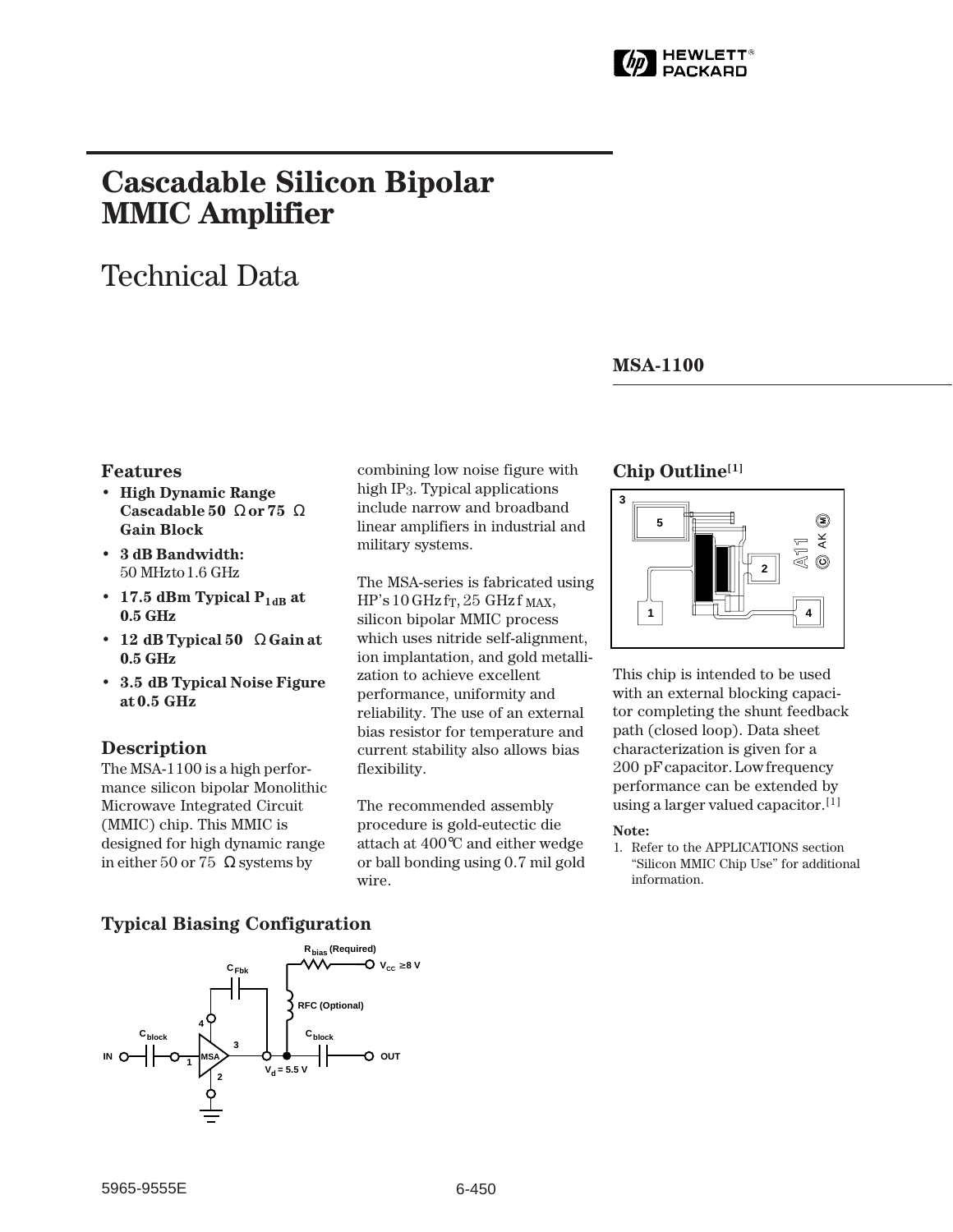**MSA-1100 Absolute Maximum Ratings**

| <b>Parameter</b>                   | <b>Absolute Maximum</b> <sup>[1]</sup> |
|------------------------------------|----------------------------------------|
| Device Current                     | $100 \,\mathrm{mA}$                    |
| Power Dissipation <sup>[2,3]</sup> | 650 mW                                 |
| RF Input Power                     | $+13$ dBm                              |
| Junction Temperature               | $200^{\circ}C$                         |
| Storage Temperature                | $-65$ to $200^{\circ}$ C               |

**Thermal Resistance[2,4]:**

 $\theta_{\rm jc}^{[2]} = 57^{\circ}$ C/W

#### **Notes:**

- 1. Permanent damage may occur if any of these limits are exceeded.
- 2. T<sub>Mounting</sub> Surface  $(T_{MS}) = 25$ °C.
- 3. Derate at  $17.5 \text{ mW}$ <sup>o</sup>C for  $T_{\text{Mounding Surface}} > 163$ <sup>o</sup>C.
- 4. The small spot size of this technique results in a higher, though more accurate determination of  $\theta_{jc}$  than do alternate methods.

| <b>Symbol</b>       | Parameters and Test Conditions <sup>[2]</sup> : $I_d = 60$ mA, $Z_0 = 50 \Omega$ | <b>Units</b>           | Min.     | Typ. | Max.      |     |
|---------------------|----------------------------------------------------------------------------------|------------------------|----------|------|-----------|-----|
| $G_{P}$             | Power Gain ( $ S_{21} ^2$ )                                                      | $f = 0.1$ GHz          | dB       |      | 12.5      |     |
| $\Delta G_P$        | <b>Gain Flatness</b>                                                             | $f = 0.1$ to $1.0$ GHz | dB       |      | $\pm 0.7$ |     |
| $f_3$ <sub>dB</sub> | 3 dB Bandwidth <sup>[3]</sup>                                                    |                        | GHz      |      | 1.6       |     |
| <b>VSWR</b>         | <b>Input VSWR</b>                                                                | $f = 0.1$ to $1.0$ GHz |          |      | 1.7:1     |     |
|                     | Output VSWR                                                                      | $f = 0.1$ to $1.0$ GHz |          |      | 1.9:1     |     |
| NF                  | $50 \Omega$ Noise Figure                                                         | $f = 0.5$ GHz          | dB       |      | 3.5       |     |
| $P_1$ dB            | Output Power at 1 dB Gain Compression                                            | $f = 0.5$ GHz          | dBm      |      | 17.5      |     |
| IP <sub>3</sub>     | Third Order Intercept Point                                                      | $f = 0.5$ GHz          | dBm      |      | 30.0      |     |
| tp                  | Group Delay                                                                      | $f = 0.5$ GHz          | psec     |      | 125       |     |
| $\rm V_{d}$         | Device Voltage                                                                   |                        | V        | 4.5  | 5.5       | 6.5 |
| dV/dT               | Device Voltage Temperature Coefficient                                           |                        | $mV$ /°C |      | $-8.0$    |     |

## **Electrical Specifications<sup>[1]</sup>,**  $T_A = 25$ **°C**

**Notes:**

1. The recommended operating current range for this device is 40 to 75 mA. Typical performance as a function of current is on the following page.

2. RF performance of the chip is determined by packaging and testing 10 devices per wafer.

3. Referenced from  $0.05$  GHz gain (G<sub>P</sub>).

### **Part Number Ordering Information**

| <b>Part Number</b> | <b>Devices Per Tray</b> |  |  |  |  |
|--------------------|-------------------------|--|--|--|--|
| MSA-1100-GP4       | 100                     |  |  |  |  |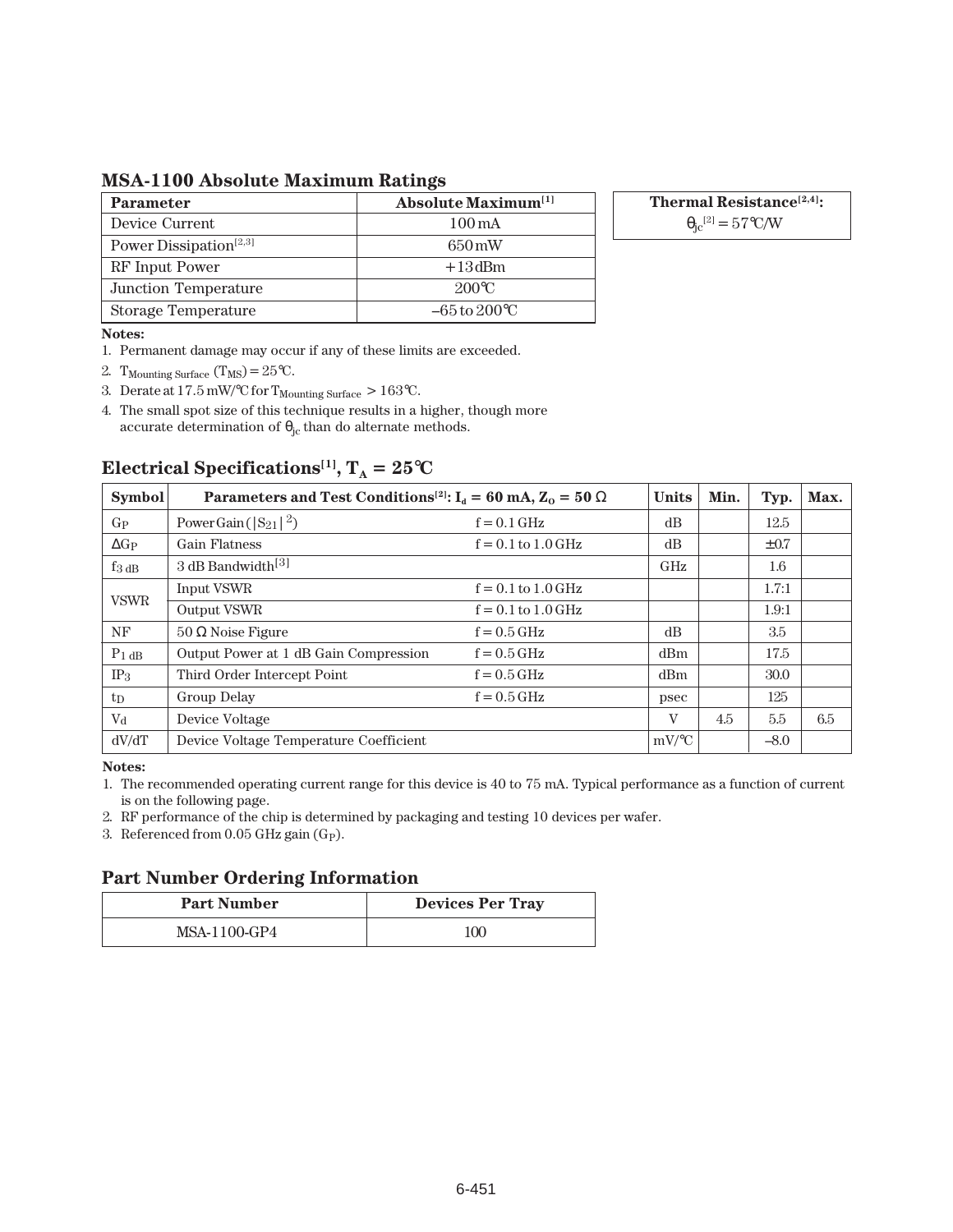| $S_{11}$<br>Freq. |     | $S_{21}$ |               |      | $S_{12}$ |         |      | $\mathbf{S}_{22}$ |     |        |         |
|-------------------|-----|----------|---------------|------|----------|---------|------|-------------------|-----|--------|---------|
| <b>GHz</b>        | Mag | Ang      | $\mathbf{dB}$ | Mag  | Ang      | dB      | Mag  | Ang               | Mag | Ang    | $\bf k$ |
| 0.001             | .72 | $-26$    | 19.3          | 9.23 | 168      | $-23.4$ | .067 | 46                | .72 | $-27$  | .52     |
| 0.005             | .19 | $-73$    | 14.1          | 5.09 | 165      | $-16.7$ | .147 | 11                | .19 | $-77$  | .96     |
| 0.010             | .16 | $-69$    | 13.9          | 4.97 | 168      | $-16.6$ | .148 | 9                 | .16 | $-79$  | .99     |
| 0.050             | .04 | $-59$    | 12.8          | 4.39 | 175      | $-16.0$ | .159 | $\boldsymbol{3}$  | .04 | $-102$ | 1.06    |
| 0.100             | .05 | $-66$    | 12.8          | 4.38 | 175      | $-16.0$ | .158 | $\overline{2}$    | .05 | $-100$ | 1.06    |
| 0.200             | .07 | $-78$    | 12.8          | 4.36 | 170      | $-15.9$ | .161 | $\overline{4}$    | .08 | $-100$ | 1.05    |
| 0.400             | .14 | $-92$    | 12.7          | 4.31 | 162      | $-15.6$ | .165 | 7                 | .14 | $-105$ | 1.01    |
| 0.600             | .19 | $-102$   | 12.5          | 4.22 | 153      | $-15.3$ | .171 | 10                | .21 | $-111$ | .96     |
| 0.800             | .25 | $-110$   | 12.3          | 4.11 | 144      | $-14.9$ | .180 | 13                | .27 | $-116$ | .90     |
| 1.000             | .31 | $-117$   | 12.0          | 4.00 | 137      | $-14.4$ | .190 | 14                | .33 | $-122$ | .83     |
| 1.500             | .40 | $-132$   | 10.9          | 3.52 | 117      | $-13.4$ | .214 | $15\,$            | .42 | $-136$ | .70     |
| 2.000             | .47 | $-145$   | 9.6           | 3.01 | 100      | $-12.6$ | .235 | 14                | .46 | $-148$ | .64     |
| 2.500             | .50 | $-150$   | 8.3           | 2.60 | 89       | $-12.0$ | .251 | 16                | .45 | $-152$ | .63     |
| 3.000             | .52 | $-158$   | 7.0           | 2.23 | 77       | $-11.6$ | .263 | 17                | .42 | $-156$ | .66     |
| 3.500             | .51 | $-164$   | 5.7           | 1.92 | 68       | $-11.1$ | .278 | 19                | .38 | $-155$ | .73     |
| 4.000             | .50 | $-169$   | 4.6           | 1.70 | 61       | $-10.5$ | .297 | 22                | .34 | $-152$ | .79     |

**MSA-1100 Typical Scattering Parameters**<sup>[1,2]</sup>  $(T_A = 25^{\circ}C, I_d = 60 \text{ mA})$ 

**Notes:**

1. S-parameters are de-embedded from 200 mil BeO package measured data using the package model found in the DEVICE MODELS section.

2. S-parameter data assumes an external 200 pF capacitor. Low frequency performance can be extended using a larger valued capacitor.